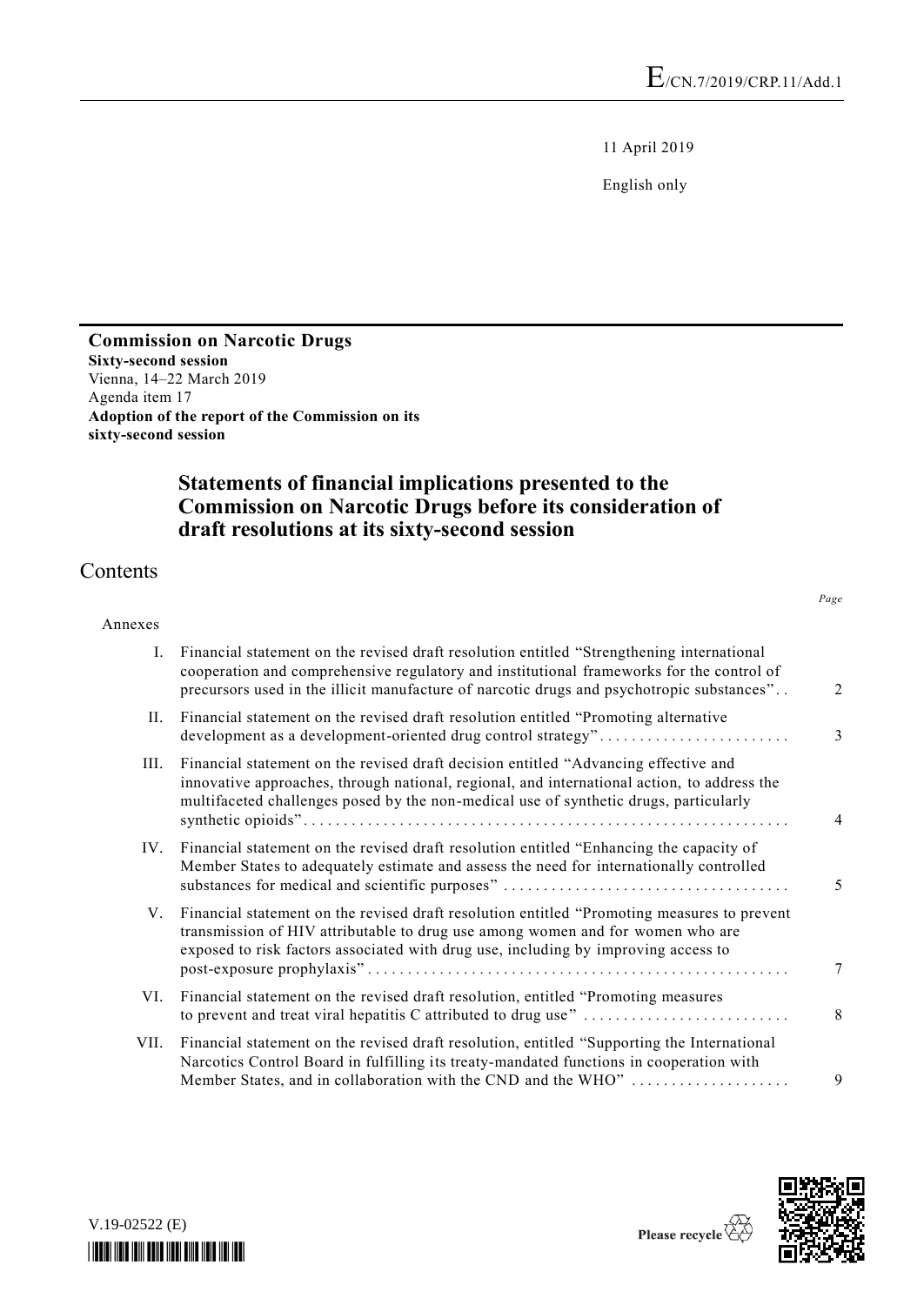### **Annex I**

## **Financial statement on the revised draft resolution entitled "Strengthening international cooperation and comprehensive regulatory and institutional frameworks for the control of precursors used in the illicit manufacture of narcotic drugs and psychotropic substances" \***

1. The present statement was made in accordance with rule 28 of the rules of procedure of the functional commissions of the Economic and Social Council.

2. By operative paragraph 6 of revised draft resolution [E/CN.7/2019/L.2/Rev.1,](http://undocs.org/E/CN.7/2019/L.2/Rev.1) the Commission on Narcotic Drugs would:

6. Invite the International Narcotics Control Board, in cooperation with Member States and within its treaty-based mandate, to convene an expert working group comprised of public and private stakeholders from appropriate disciplines to explore the possibility, practicability and effectiveness, with a view to cost and proportionality, of innovative methods to track precursor chemicals, in particular acetic anhydride, as appropriate, to prevent their diversion, and which is to submit a report to the Commission at its sixty-third session.

3. With regard to operative paragraph 6, it was estimated that extrabudgetary resources in the amount of \$46,900 would be required to convene an expert group meeting to explore the possibility, practicability and effectiveness of innovative methods to track precursor chemicals, in particular acetic anhydride. The resource requirements would provide for: (i) travel of participants; (ii) one consultant for one working month; and (iii) travel of staff.

4. The activities related to the request contained in operative paragraph 6 would be carried out provided that the extrabudgetary resources mentioned above were made available.

5. Hence, adoption of revised draft resolution [E/CN.7/2019/L.2/Rev.1](http://undocs.org/E/CN.7/2019/L.2/Rev.1) would not entail any additional budgetary implications with regard to the regular programme budget.

<sup>\*</sup> For the final text of the revised draft resolution, which originally appeared under the symbol [E/CN.7/2019/L.2/Rev.1,](http://undocs.org/E/CN.7/2019/L.2/Rev.1) see E/2019/28-E/CN.7/2019/13, chapter I, section B, resolution [62/1.](http://undocs.org/A/RES/62/1)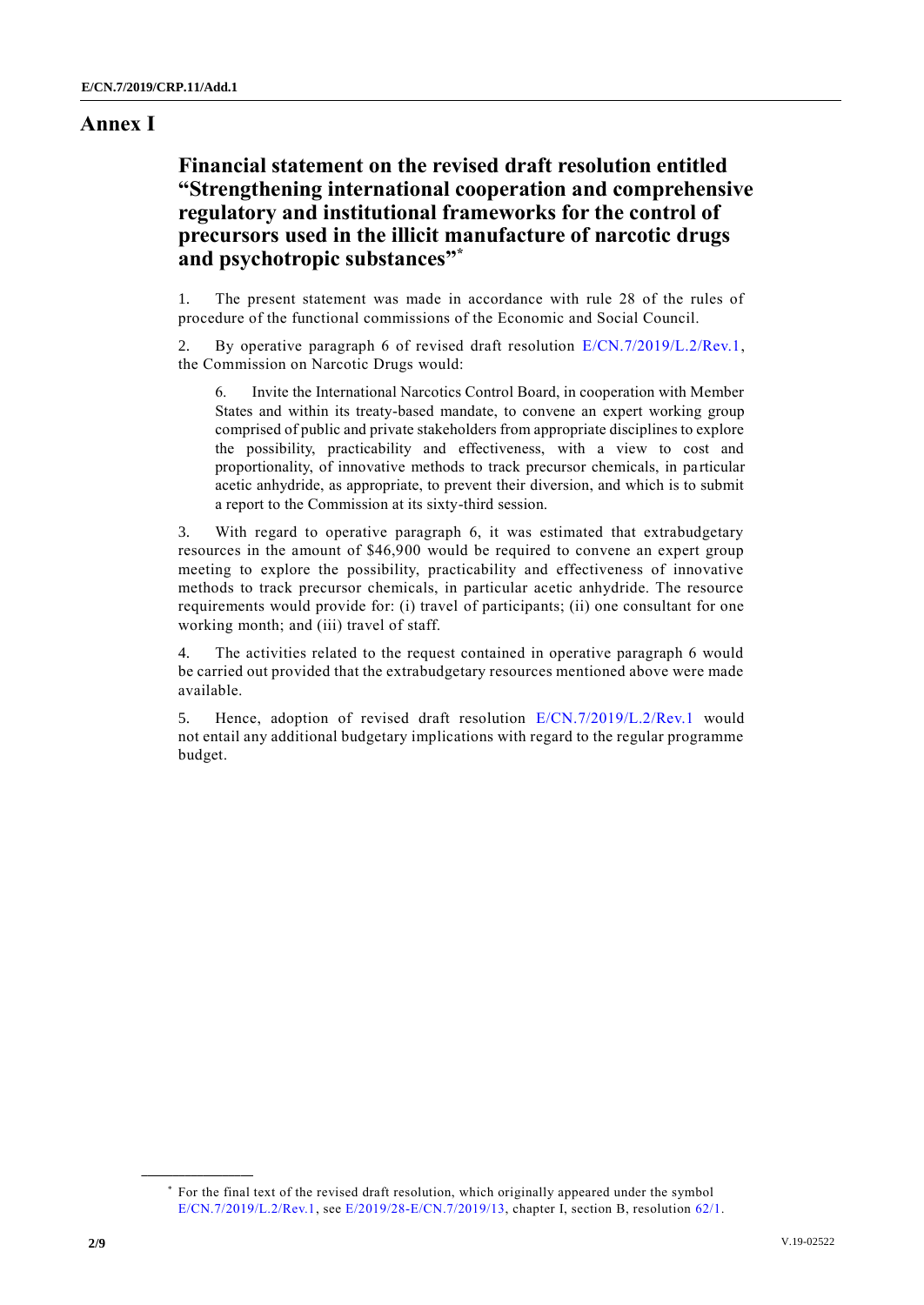### **Annex II**

## **Financial statement on the revised draft resolution entitled "Promoting alternative development as a developmentoriented drug control strategy" \***

1. The present statement was made in accordance with rule 28 of the rules of procedure of the functional commissions of the Economic and Social Council.

2. By operative paragraph 13 of revised draft resolution  $E/CN$ .7/2019/L.6/Rev.1, the Commission on Narcotic Drugs would:

13. Request the Executive Director of the United Nations Office on Drugs and Crime to report to the Commission at its sixty-third session on the implementation of the present resolution.

3. With regard to operative paragraph 13, the report to the Commission would be an oral report.

4. Hence, adoption of revised draft resolution [E/CN.7/2019/L.6/Rev.1](http://undocs.org/E/CN.7/2019/L.6/Rev.1) would not entail any additional budgetary implications with regard to the regular programme budget.

<sup>\*</sup> For the final text of the revised draft resolution, which originally appeared under the symbol E/CN.7/2019/L.6/Rev.1, see E/2019/28-E/CN.7/2019/13, chapter I, section B, resolution 62/3.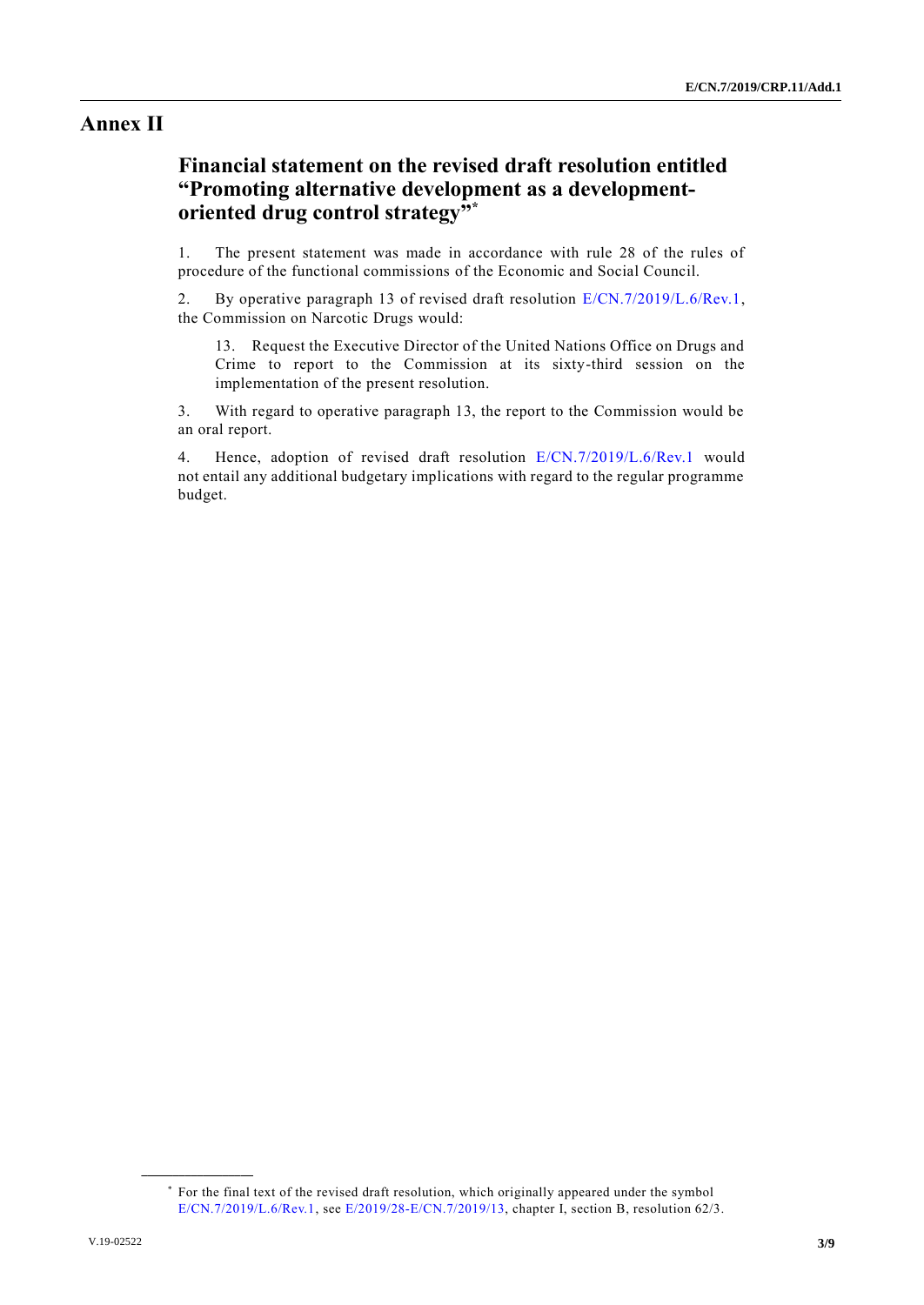#### **Annex III**

## **Financial statement on the revised draft resolution entitled "Advancing effective and innovative approaches, through national, regional and international action, to address the multifaceted challenges posed by the non-medical use of synthetic drugs, particularly synthetic opioids"** \*

1. The present statement was made in accordance with rule 28 of the rules of procedure of the functional commissions of the Economic and Social Council.

2. By operative paragraphs 2 and 19 of revised draft resolution [E/CN.7/2019/L.7/Rev.1,](http://undocs.org/E/CN.7/2019/L.7/Rev.1) the Commission on Narcotic Drugs would:

2. Encourage the United Nations Office on Drugs and Crime, together with the International Narcotics Control Board and the World Health Organization, to continue developing the United Nations Toolkit on Synthetic Drugs, and to operationalize and disseminate the information about the interventions included in the Toolkit by incorporating them, as appropriate, into its technical assistance and capacity-building programmes;

19. Encourage Member States, in accordance with national legislation, and the United Nations Office on Drugs and Crime, the International Narcotics Control Board and the World Health Organization, within their mandates, to collect national data, analyse evidence, and share information with respect to the trends in the consumption for non-medical use, illicit production and diversion of and trafficking in synthetic drugs, particularly synthetic opioids, including falsified or fraudulent synthetic drugs, especially using information communications technologies, the international mail system and express consignment carrier shipments, so that the data, evidence and information can be used to enhance the effectiveness of national approaches to curb those developments, including by strengthening legal, law enforcement and criminal justice responses.

3. With regard to operative paragraph 2, it was estimated that extrabudgetary resources in the amount of \$1,804,300 would be required over three years to conti nue developing the United Nations toolkit on synthetic drugs. The related activities would be implemented within the framework of the project GLOJ88 "Global Synthetics Monitoring: Analysis, Reporting and Trends (SMART) Programme".

4. With regard to operative paragraph 19, it was estimated that extrabudgetary resources in the amount of \$83,900 would be required over one year to collect national data, analyse evidence and share information. The resource requirements would provide for one professional post at the P-3 level for 3 working months to supervise and evaluate the research and one consultant for 3 working months to conduct research on trafficking of opioids using information communication technologies.

5. The activities related to the requests contained in operative paragraphs 2 and 19, would be carried out provided that the extrabudgetary resources mentioned above were made available.

6. Hence, adoption of revised draft resolution [E/CN.7/2019/L.7/Rev.1](http://undocs.org/E/CN.7/2019/L.7/Rev.1) would not entail any additional budgetary implications with regard to the regular programme budget.

<sup>\*</sup> For the final text of the revised draft resolution, which originally appeared under the symbol E/CN.7/2019/L.7/Rev.1, see E/2019/28-E/CN.7/2019/13, chapter I, section B, resolution [62/4.](http://undocs.org/A/RES/62/4)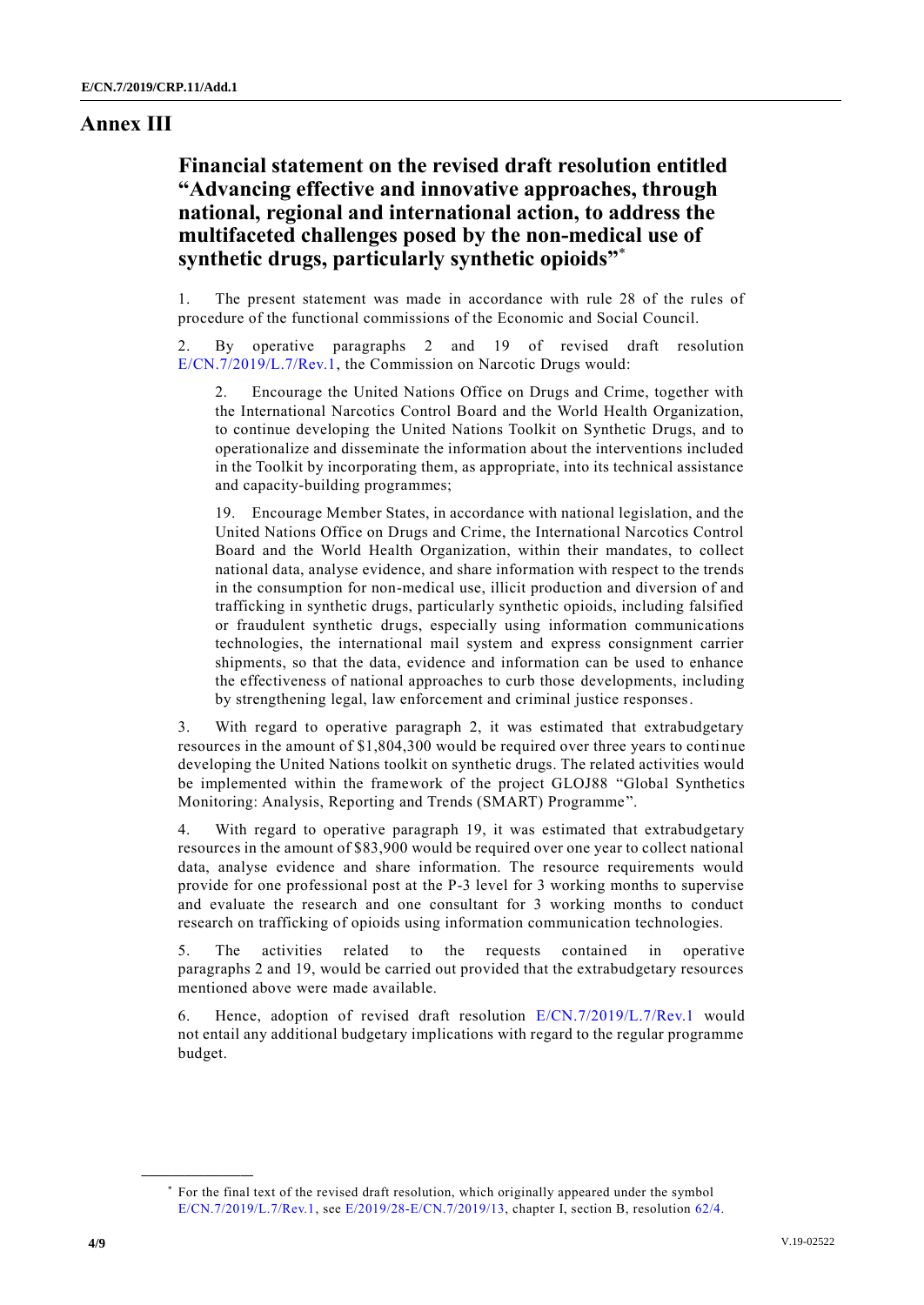### **Annex IV**

## **Financial statement on the revised draft resolution entitled "Enhancing the capacity of Member States to adequately estimate and assess the need for internationally controlled substances for medical and scientific purposes" \***

1. The present statement was made in accordance with rule 28 of the rules of procedure of the functional commissions of the Economic and Social Council.

2. By operative paragraphs 5, 6, 7, 8 and 9, of revised draft resolution [E/CN.7/2019/L.8/Rev.1,](http://undocs.org/E/CN.7/2019/L.8/Rev.1) the Commission on Narcotic Drugs would:

5. Encourage the secretariat of the International Narcotics Control Board to continue implementing capacity-building and training activities for competent national authorities through the INCB Learning project and its collaboration with the United Nations Office on Drugs and Crime and the World Health Organization, in accordance with their respective mandates;

6. Encourage the International Narcotics Control Board to continue supporting Member States in facilitating progress in the implementation of the relevant commitments and operational recommendations on ensuring the availability of and access to controlled substances exclusively for medical and scientific purposes, while preventing their diversion, contained in the outcome document of the special session of the General Assembly on the world drug problem held in 2016, and to share information on the progress made with other United Nations entities, including the United Nations Office on Drugs and Crime and the World Health Organization;

7. Welcome the initiative of Member States, the International Narcotics Control Board and the United Nations Office on Drugs and Crime to facilitate, including by convening expert consultations of the staff of competent national authorities, the sharing of experiences and good practices on the submission of data on consumption of psychotropic substances, on a voluntary basis;

8. Encourage the International Narcotics Control Board to continue to develop, in close cooperation with the United Nations Office on Drugs and Crime and the World Health Organization, guidance to assist Member States in adequately estimating and assessing their needs and reporting their requirements for internationally controlled substances for medical and scientific purposes;

9. Encourage the International Narcotics Control Board and the United Nations Office on Drugs and Crime, and invites the World Health Organization, within their respective mandates, to continue improving their cooperation and providing, upon request, relevant training and technical support to competent national authorities and other relevant regulatory and health stakeholders, where appropriate and in accordance with national legislation, on ensuring adequate availability and access to controlled substances for medical and scientific purposes while preventing their diversion;

3. With regard to operative paragraph 5, it was estimated that extrabudgetary budget resources in the amount of \$682,700 would be required to continue implementing capacity-building and training activities for competent national authorities through the INCB Learning project. The resource requirements would provide for: (i) one professional staff at the P-3 level and one General Service (Other level) post for 6 working months over 2 years to coordinate and organize training activities; (ii) one consultant for 4 working months over 2 years to develop training

<sup>\*</sup> For the final text of the revised draft resolution, which originally appeared under the symbol [E/CN.7/2019/L.8/Rev.1,](http://undocs.org/E/CN.7/2018/L.9/Rev.1) see E/2019/28-E/CN.7/2019/13, chapter I, section B, resolution 62/5.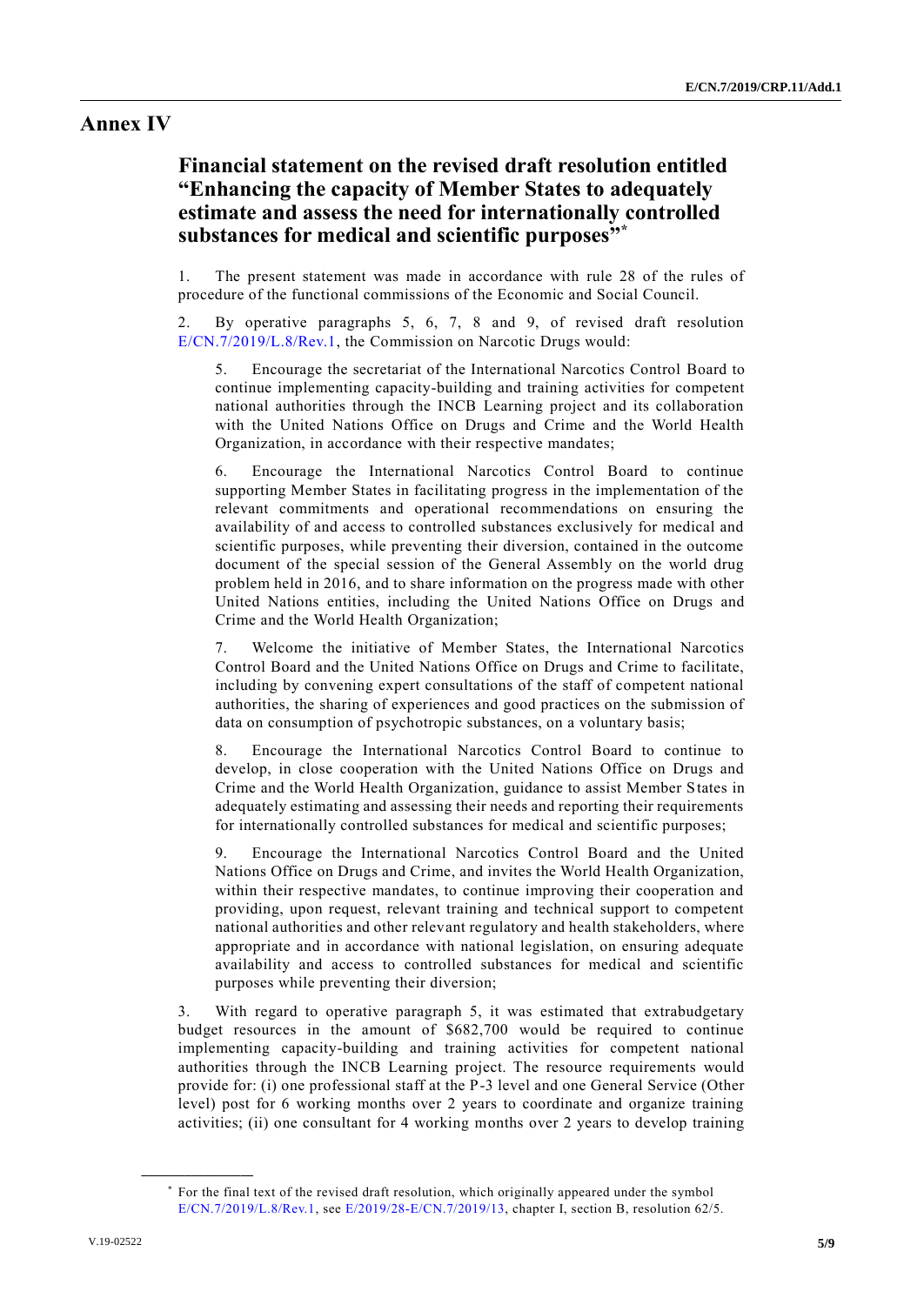materials and deliver trainings; (iii) 4 regional training seminars; and (iv) travel of staff.

4. With regard to operative paragraph 6, it was estimated that extrabudgetary budget resources in the amount of \$47,800 would be required to continue supporting Member States in facilitating progress in the implementation of the relevant commitments and operational recommendations. The resource requirements would provide for one consultant for 4 working months to draft questionnaires, analyse responses and INCB data, and draft publications.

5. With regard to operative paragraphs 7 and 8, it was estimated that extrabudgetary budget resources in the amount of \$118,300 would be required to facilitate the sharing of experiences and good practices on submission of data as well as to continue to develop guidance to assist Member States in adequately estimating and assessing their needs and reporting their requirement for internationally controlled substances. The resource requirements would provide for: (i) one consultant for 4 working months to coordinate an expert group meeting and draft documentation and guidance; (ii) one expert group meeting with 15 participants in Vienna; and (iii) printing and translation of one report (20 pages, 6 languages).

6. With regard to operative paragraph 9, it was estimated that extrabudgetary budget resources in the amount of \$712,600 would be required to continue to provide relevant training and technical support to the competent national authorities. The resource requirements would provide for: (i) one professional staff at the P-3 level and one General Service (Other level) post for 6 working months over 2 years to coordinate and organize training activities; (ii) one consultant for 4 working months over 2 years to develop training materials and deliver trainings; (iii) 4 awareness-raising workshops; (iv) travel of staff; and (v) E-learning course development and translation into 6 official languages.

7. It was also estimated that extrabudgetary resources in the amount of \$712,600 would be required to continue to provide relevant training and technical support to regulatory and health stakeholders. The resource requirements would provide for: (i) one professional staff at the P-3 level and one General Service (Other level) post for 6 working months over 2 years to coordinate and organize training activities; (ii) one consultant for 4 working months over 2 years to develop training materials and deliver trainings; (iii) 4 awareness-raising workshops; (iv) travel of staff; and (v) E-learning course development and translation into 6 official languages.

8. The activities related to the requests contained in operative paragraphs 5, 6, 7, 8 and 9 would be carried out provided that the extrabudgetary resources mentioned above were made available.

9. Hence, the adoption of the revised draft resolution [E/CN.7/2019/L.8/Rev.1](http://undocs.org/E/CN.7/2019/L.8/Rev.1) would not entail any additional budgetary implications with regard to the regular programme budget.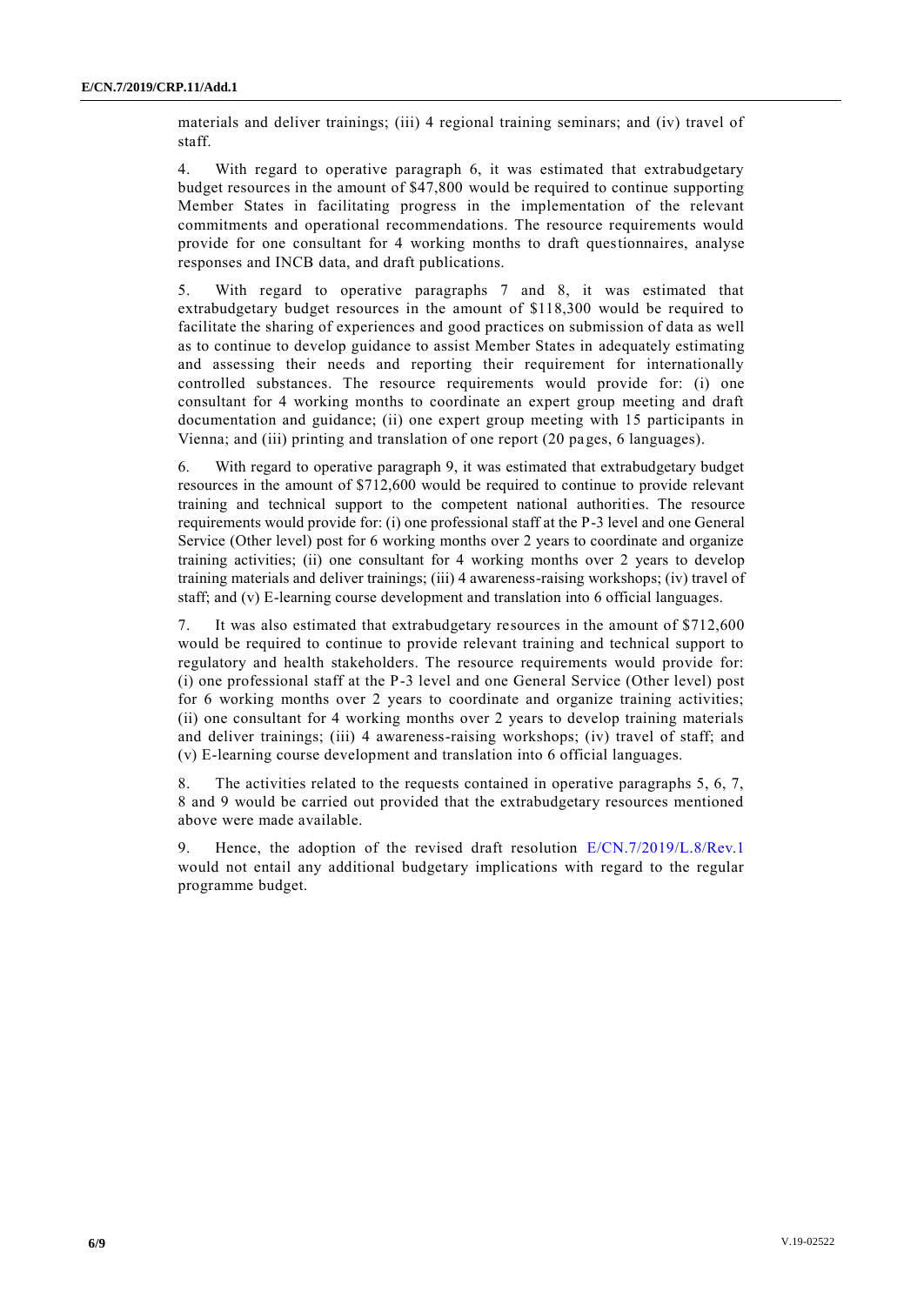### **Annex V**

**Financial statement on the revised draft resolution entitled "Promoting measures to prevent transmission of HIV attributable to drug use among women and for women who are exposed to risk factors associated with drug use, including by improving access to post-exposure prophylaxis" \***

1. The present statement was made in accordance with rule 28 of the rules of procedure of the functional commissions of the Economic and Social Council.

2. In operative paragraph 11 of revised draft resolution [E/CN.7/2019/L.9/Rev.1,](http://undocs.org/E/CN.7/2019/L.9/Rev.1) the Commission on Narcotic Drugs would:

11. Also request the United Nations Office on Drugs and Crime, as the convening agency of the Joint United Nations Programme on HIV/AIDS for matters relating to HIV/AIDS and drug use, and to HIV/AIDS in prison settings, to continue to provide its leadership and guidance on those matters, in partnership with relevant United Nations entities and government partners and other relevant stakeholders, such as civil society, affected populations and the scientific community, as appropriate, and to continue to support Member States, upon request, in their efforts to increase their capacity and mobilize resources, including through national investment, for the provision of comprehensive HIV prevention and treatment programmes.

3. With regard to operative paragraph 11, it was estimated that extrabudgetary resources in the amount of \$923,000 would be required to continue to support Member States in their efforts to increase their capacity for the provision of comprehensive HIV prevention and treatment programmes. The resource requirements would provide for: (i) capacity-building workshops in 24 countries; (ii) one professional post at the P-4 level for 4 working months each year; (iii) 24 consultants for 14 working days each; (iv) travel of staff; and (v) translation of the report on "Addressing the specific needs of women who inject drugs. Practical guide for service providers on gender-responsive HIV services" into 10 languages.

The activities related to the request contained in operative paragraph 11, would be carried out provided that the extrabudgetary resources mentioned above were made available.

5. Hence, adoption of revised draft resolution [E/CN.7/2019/L.9/Rev.1](http://undocs.org/E/CN.7/2019/L.9/Rev.1) would not entail any additional budgetary implications with regard to the regular programme budget.

<sup>\*</sup> For the final text of the revised draft resolution, which originally appeared under the symbol E/CN.7/2019/L.9/Rev.1, see E/2019/28-E/CN.7/2019/13, chapter I, section B, resolution [62/6.](http://undocs.org/A/RES/62/6)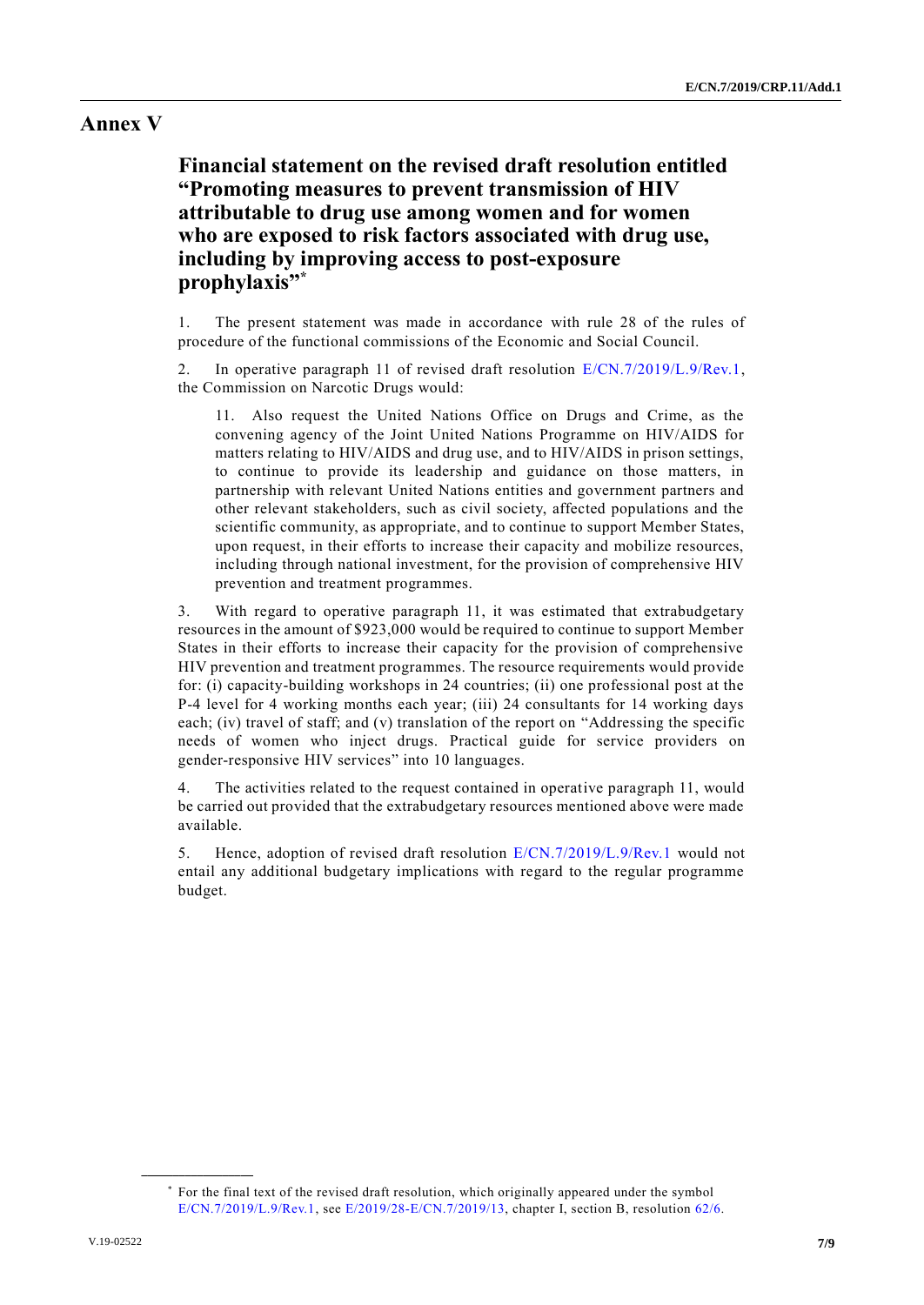#### **Annex VI**

## **Financial statement on the draft resolution entitled "Promoting measures to prevent and treat viral hepatitis C attributable to drug use"** \*

1. The present statement was made in accordance with rule 28 of the rules of procedure of the functional commissions of the Economic and Social Council.

2. By operative paragraphs 5 and 12, of revised draft resolution [E/CN.7/2019/L.4/Rev.1,](http://undocs.org/E/CN.7/2019/L.4/Rev.1) the Commission on Narcotic Drugs would:

5. Request the United Nations Office on Drugs and Crime to continue working closely with the World Health Organization, which is the lead United Nations agency for the hepatitis response, in supporting Member States in implementing the proposed actions adapted to national priorities and legislation, contained in the World Health Organization global health sector strategy on viral hepatitis for the period 2016–2021, jointly promoting the use of the World Health Organization *Guidance on Prevention of Viral Hepatitis B and C among*  People Who Inject Drugs<sup>1</sup> and other relevant guidance on hepatitis treatment and testing, and addressing existing financial, structural and social barriers to scaling up programmes and treatment;

12. Request the United Nations Office on Drugs and Crime to continue to inform Member States, on a yearly basis, about the measures taken to prevent new viral hepatitis infections, as well as new HIV infections, among people who use drugs, as well as in prison settings, and about necessary and available funding for relevant programmes and projects of the Office, including implementation of interventions contained in the *Technical Guide for Countries to Set Targets for Universal Access to HIV Prevention, Treatment and Care for Injecting Drug Users*, published by the World Health Organization, the United Nations Office on Drugs and Crime and the Joint United Nations Programme on HIV/AIDS.

3. With regard to operative paragraph 5, it was estimated that extrabudgetary resources in the amount of \$1,437,100 for two years would be required to support Member States in implementing the proposed actions, contained in the World Health Organization global health sector strategy on viral hepatitis for the period 2016–2021. The resource requirements would provide for: (i) capacity-building workshops in 24 countries; (ii) one professional post at the P-4 level for 4 working months each year; (iii) 24 consultants for 14 working days each; and (iv) travel of staff.

4. With regard to operative paragraph 12, it was estimated that extrabudgetary resources in the amount of \$30,500 would be required to inform Member States, on a yearly basis, about the measures taken to prevent new viral hepatitis infections, as well as new HIV infections, among people who use drugs, as well as in prison setting. The resource requirements would provide for the translation of the report on "Implementing Comprehensive HIV and HCV Programmes with People Who Inj ect Drugs: Practical Guidance for Collaborative Interventions (the 'IDUIT')" into 9 languages.

5. The activities related to the request contained in operative paragraphs 5 and 12 would be carried out provided that the extrabudgetary resources mentioned above were made available.

6. Hence, adoption of draft resolution [E/CN.7/2019/L.4/Rev.1,](http://undocs.org/E/CN.7/2019/L.4/Rev.1) would not entail any additional budgetary implications with regard to the regular programme budget.

<sup>\*</sup> For the final text of the revised draft resolution, which originally appeared under the symbol

E/CN.7/2019/L.4/Rev.1, see E/2019/28-E/CN.7/2019/13, chapter I, section B, resolution 62/7. <sup>1</sup> World Health Organization (Geneva, 2012).